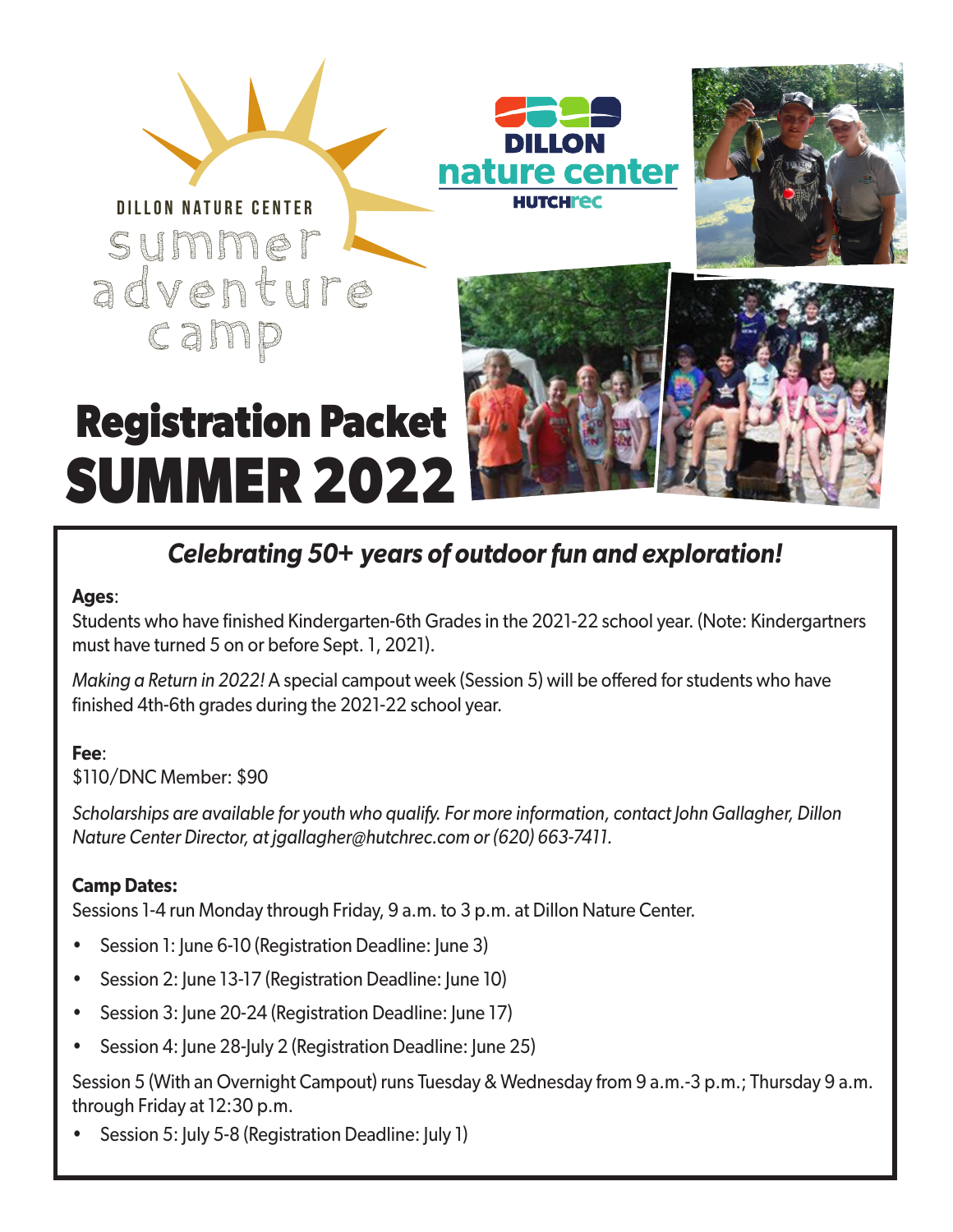### **DNC Adventure Camp: Registration Form**

#### **Account Holder Information**

| (Street)                                 |                                            | (City)                | (Zip)  |  |                                               |  |
|------------------------------------------|--------------------------------------------|-----------------------|--------|--|-----------------------------------------------|--|
| <b>Camper Information</b>                |                                            |                       |        |  |                                               |  |
|                                          |                                            |                       |        |  |                                               |  |
|                                          |                                            |                       |        |  |                                               |  |
|                                          | (Street)                                   |                       | (City) |  | (Zip)                                         |  |
| Circle/Select Session of Adventure Camp: |                                            |                       |        |  |                                               |  |
|                                          | Session 1: June 6-10 Session 2: June 13-17 | Session 3: June 20-24 |        |  | Session 4: June 27-July 1 Session 5: July 5-8 |  |

#### **Release & Waiver Form**

RELEASE: I understand that injuries are a natural part of many recreation activities. In consideration of the permission granted, by the Hutchinson Recreation Commission to participate in above activity, I release the Hutchinson Recreation Commission, its agents and employees from all actions, causes of action, damages, claims, or demands which I, my heirs, executors, administrators, or assigns may have against it and other above-described parties, for all personal injuries known or unknown which has or may incur by participating in the above-described activity.

MODEL RELEASE: The undersigned and participant authorize the HRC to use at its discretion any photograph(s) and/or video(s) taken of the participant while participating in any activity and waive any and all claims that the participant or the undersigned or their heirs, executors, administrators, or assigns may have or claim to have resulting from such photograph(s), video(s), or reproductions thereof.

MEDICAL RELEASE: In case of a medical emergency and I cannot be contacted, I give my permission for a HRC representative to act in my place and to make medical decisions concerning emergency treatment for the participant.

CONDUCT: The undersigned and participant agree to abide by all policies and guidelines set forth by the HRC regarding this program and violations could result in being expelled from activity with no refund. I, the undersigned, have read this release and understand all its terms. I execute it voluntarily and with full knowledge of its significance.

| <b>FOR OFFICE USE ONLY</b> |  |  |  |  |  |  |  |
|----------------------------|--|--|--|--|--|--|--|
|                            |  |  |  |  |  |  |  |
|                            |  |  |  |  |  |  |  |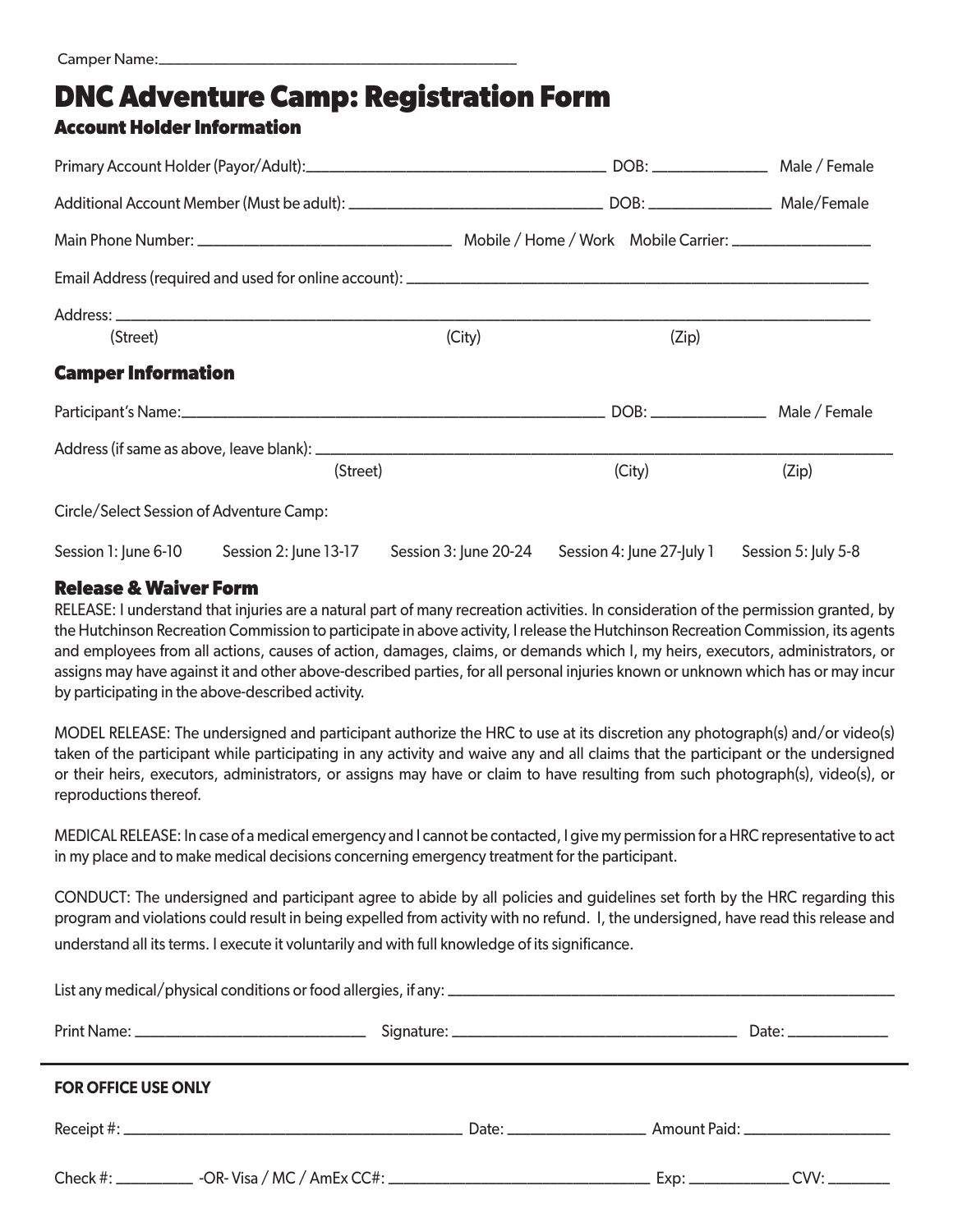# **DNC Adventure Camp: Health History Form**

| Circle/Select Session of Adventure Camp:                                              |                       |                       |                             |                     |  |  |  |  |
|---------------------------------------------------------------------------------------|-----------------------|-----------------------|-----------------------------|---------------------|--|--|--|--|
| Session 1: June 6-10                                                                  | Session 2: June 13-17 | Session 3: June 20-24 | Session 4: June 27-July 1   | Session 5: July 5-8 |  |  |  |  |
| Please circle any of the following conditions or difficulties that affect your child  |                       |                       |                             |                     |  |  |  |  |
| <b>Frequent Ear Infections</b>                                                        |                       |                       | <b>Epilepsy</b>             |                     |  |  |  |  |
| <b>Heart Defect/Disease</b>                                                           |                       |                       | <b>Infectious Disease</b>   |                     |  |  |  |  |
| Convulsions/Seizures                                                                  |                       |                       | Dizziness from exercise     |                     |  |  |  |  |
| <b>Skin Problems</b>                                                                  |                       |                       | Frequent Sore Throats/Colds |                     |  |  |  |  |
| <b>Frequent Headaches</b>                                                             |                       |                       | Asthma                      |                     |  |  |  |  |
| <b>High Blood Pressure</b>                                                            |                       |                       | <b>Diabetes</b>             |                     |  |  |  |  |
| Other physical condition(s) (please describe)<br>Emotional/Behavior (please describe) |                       |                       |                             |                     |  |  |  |  |
| Allergies (please circle)<br>Hay Fever                                                | <b>Insect Bites</b>   | Penicillin            |                             |                     |  |  |  |  |
| Foods (please list allergy and severity)                                              |                       |                       |                             |                     |  |  |  |  |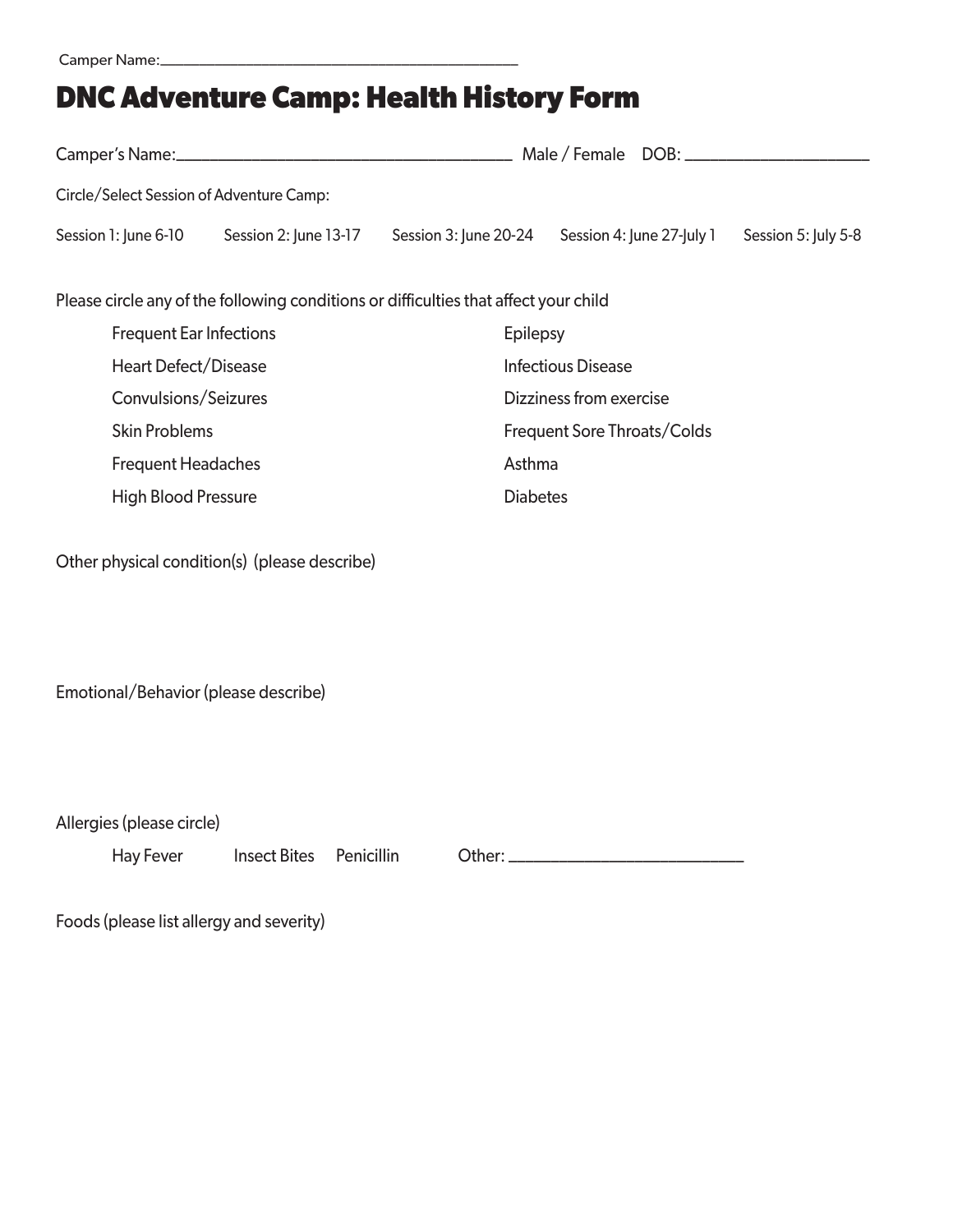### **Emergency Contact Information (other than parents)** Name: \_\_\_\_\_\_\_\_\_\_\_\_\_\_\_\_\_\_\_\_\_\_\_\_\_\_\_\_\_\_\_\_\_\_\_\_\_\_\_\_\_\_\_\_\_\_\_\_\_\_\_ Relationship to Child: \_\_\_\_\_\_\_\_\_\_\_\_\_\_\_\_\_\_\_\_\_\_\_\_\_\_\_\_ Main Phone Number: \_\_\_\_\_\_\_\_\_\_\_\_\_\_\_\_\_\_\_\_\_\_\_\_\_\_\_\_\_\_\_\_\_ Mobile / Home / Work Mobile Carrier: \_\_\_\_\_\_\_\_\_\_\_\_\_\_\_\_\_\_ Address: \_\_\_\_\_\_\_\_\_\_\_\_\_\_\_\_\_\_\_\_\_\_\_\_\_\_\_\_\_\_\_\_\_\_\_\_\_\_\_\_\_\_\_\_\_\_\_\_\_\_\_\_\_\_\_\_\_\_\_\_\_\_\_\_\_\_\_\_\_\_\_\_\_\_\_\_\_\_\_\_\_\_\_\_\_\_\_\_\_\_\_\_\_\_\_\_\_ (Street) (City) (Zip) Name: \_\_\_\_\_\_\_\_\_\_\_\_\_\_\_\_\_\_\_\_\_\_\_\_\_\_\_\_\_\_\_\_\_\_\_\_\_\_\_\_\_\_\_\_\_\_\_\_\_\_\_ Relationship to Child: \_\_\_\_\_\_\_\_\_\_\_\_\_\_\_\_\_\_\_\_\_\_\_\_\_\_\_\_ Main Phone Number: \_\_\_\_\_\_\_\_\_\_\_\_\_\_\_\_\_\_\_\_\_\_\_\_\_\_\_\_\_\_\_\_\_ Mobile / Home / Work Mobile Carrier: \_\_\_\_\_\_\_\_\_\_\_\_\_\_\_\_\_\_ Address: \_\_\_\_\_\_\_\_\_\_\_\_\_\_\_\_\_\_\_\_\_\_\_\_\_\_\_\_\_\_\_\_\_\_\_\_\_\_\_\_\_\_\_\_\_\_\_\_\_\_\_\_\_\_\_\_\_\_\_\_\_\_\_\_\_\_\_\_\_\_\_\_\_\_\_\_\_\_\_\_\_\_\_\_\_\_\_\_\_\_\_\_\_\_\_\_\_\_ (Street) (City) (Zip) **DNC Adventure Camp: Emergency Contact & Pick-Up Authorization for Pick-Up**  *Please list all persons authorized to pick up the child. Please include the names of the PARENTS who are authorized to pick up the child. No one will be allowed to pick up the child unless they are on this form. Photo ID will be required at the time of pick up. Children must be signed out by the person picking up the child.* **Individual #1:** Name: \_\_\_\_\_\_\_\_\_\_\_\_\_\_\_\_\_\_\_\_\_\_\_\_\_\_\_\_\_\_\_\_\_\_\_\_\_\_\_\_\_\_\_\_\_\_\_\_\_\_\_ Relationship to Child: \_\_\_\_\_\_\_\_\_\_\_\_\_\_\_\_\_\_\_\_\_\_\_\_\_\_\_\_ Main Phone Number: \_\_\_\_\_\_\_\_\_\_\_\_\_\_\_\_\_\_\_\_\_\_\_\_\_\_\_\_\_\_\_\_\_ Mobile / Home / Work Mobile Carrier: \_\_\_\_\_\_\_\_\_\_\_\_\_\_\_\_\_\_ Address: \_\_\_\_\_\_\_\_\_\_\_\_\_\_\_\_\_\_\_\_\_\_\_\_\_\_\_\_\_\_\_\_\_\_\_\_\_\_\_\_\_\_\_\_\_\_\_\_\_\_\_\_\_\_\_\_\_\_\_\_\_\_\_\_\_\_\_\_\_\_\_\_\_\_\_\_\_\_\_\_\_\_\_\_\_\_\_\_\_\_\_\_\_\_\_\_\_\_ (Street) (City) (Zip) **Individual #2:** Name: \_\_\_\_\_\_\_\_\_\_\_\_\_\_\_\_\_\_\_\_\_\_\_\_\_\_\_\_\_\_\_\_\_\_\_\_\_\_\_\_\_\_\_\_\_\_\_\_\_\_\_ Relationship to Child: \_\_\_\_\_\_\_\_\_\_\_\_\_\_\_\_\_\_\_\_\_\_\_\_\_\_\_\_ Main Phone Number: \_\_\_\_\_\_\_\_\_\_\_\_\_\_\_\_\_\_\_\_\_\_\_\_\_\_\_\_\_\_\_\_\_ Mobile / Home / Work Mobile Carrier: \_\_\_\_\_\_\_\_\_\_\_\_\_\_\_\_\_\_ Address: \_\_\_\_\_\_\_\_\_\_\_\_\_\_\_\_\_\_\_\_\_\_\_\_\_\_\_\_\_\_\_\_\_\_\_\_\_\_\_\_\_\_\_\_\_\_\_\_\_\_\_\_\_\_\_\_\_\_\_\_\_\_\_\_\_\_\_\_\_\_\_\_\_\_\_\_\_\_\_\_\_\_\_\_\_\_\_\_\_\_\_\_\_\_\_\_\_\_ (Street) (City) (Zip) **Individual #3:** Name: \_\_\_\_\_\_\_\_\_\_\_\_\_\_\_\_\_\_\_\_\_\_\_\_\_\_\_\_\_\_\_\_\_\_\_\_\_\_\_\_\_\_\_\_\_\_\_\_\_\_\_ Relationship to Child: \_\_\_\_\_\_\_\_\_\_\_\_\_\_\_\_\_\_\_\_\_\_\_\_\_\_\_\_ Main Phone Number: \_\_\_\_\_\_\_\_\_\_\_\_\_\_\_\_\_\_\_\_\_\_\_\_\_\_\_\_\_\_\_\_\_ Mobile / Home / Work Mobile Carrier: \_\_\_\_\_\_\_\_\_\_\_\_\_\_\_\_\_\_ Address: \_\_\_\_\_\_\_\_\_\_\_\_\_\_\_\_\_\_\_\_\_\_\_\_\_\_\_\_\_\_\_\_\_\_\_\_\_\_\_\_\_\_\_\_\_\_\_\_\_\_\_\_\_\_\_\_\_\_\_\_\_\_\_\_\_\_\_\_\_\_\_\_\_\_\_\_\_\_\_\_\_\_\_\_\_\_\_\_\_\_\_\_\_\_\_\_\_\_ (Street) (City) (Zip) **Individual #4:** Name: \_\_\_\_\_\_\_\_\_\_\_\_\_\_\_\_\_\_\_\_\_\_\_\_\_\_\_\_\_\_\_\_\_\_\_\_\_\_\_\_\_\_\_\_\_\_\_\_\_\_\_ Relationship to Child: \_\_\_\_\_\_\_\_\_\_\_\_\_\_\_\_\_\_\_\_\_\_\_\_\_\_\_\_ Main Phone Number: \_\_\_\_\_\_\_\_\_\_\_\_\_\_\_\_\_\_\_\_\_\_\_\_\_\_\_\_\_\_\_\_\_ Mobile / Home / Work Mobile Carrier: \_\_\_\_\_\_\_\_\_\_\_\_\_\_\_\_\_\_ Address: \_\_\_\_\_\_\_\_\_\_\_\_\_\_\_\_\_\_\_\_\_\_\_\_\_\_\_\_\_\_\_\_\_\_\_\_\_\_\_\_\_\_\_\_\_\_\_\_\_\_\_\_\_\_\_\_\_\_\_\_\_\_\_\_\_\_\_\_\_\_\_\_\_\_\_\_\_\_\_\_\_\_\_\_\_\_\_\_\_\_\_\_\_\_\_\_\_\_ (Street) (City) (Zip)